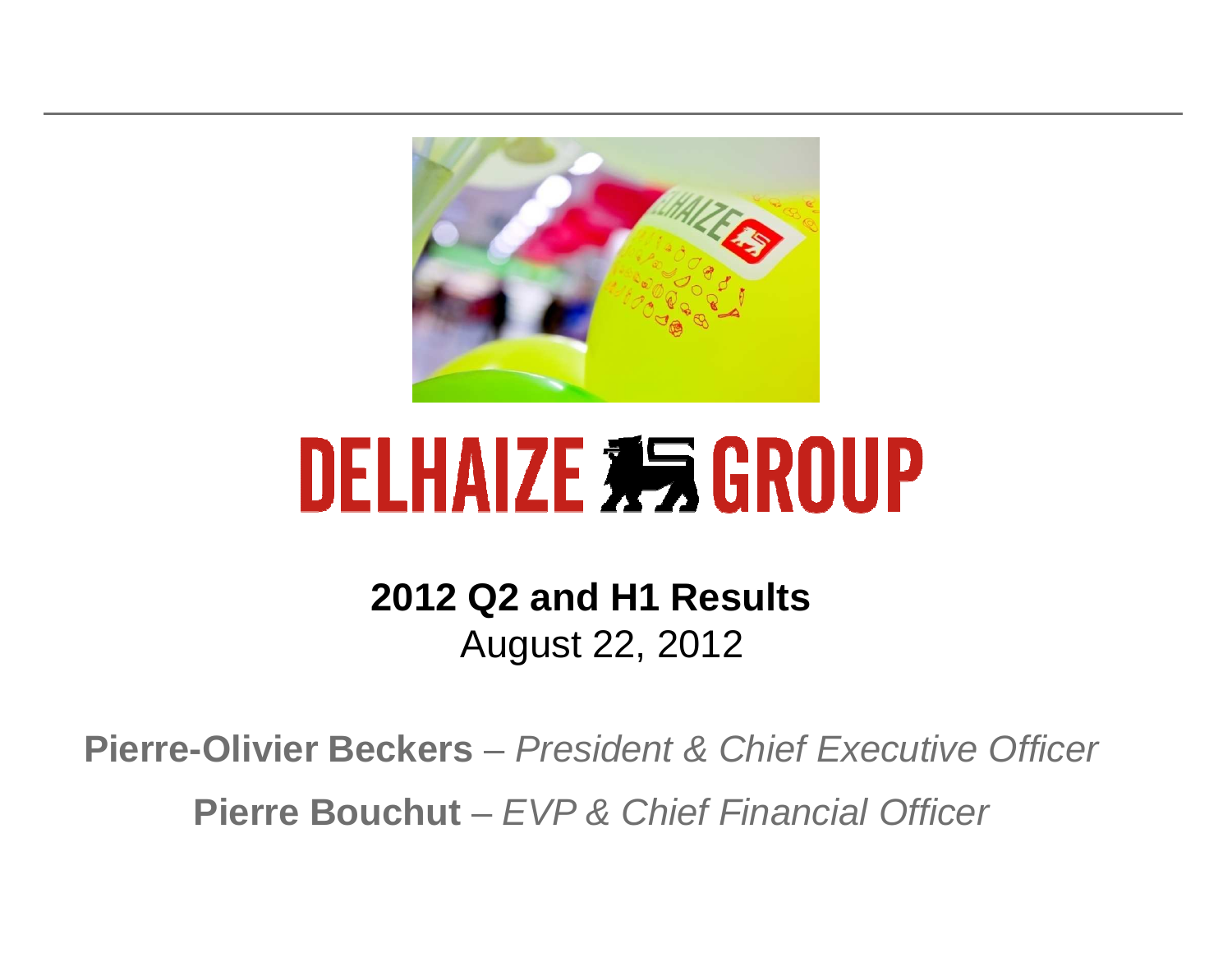"This presentation includes forward-looking statements within the meaning of the U.S. federal securities laws that are subject to risks and uncertainties. Forward-looking statements describe further expectations, plans, options, results or strategies. Actual outcomes and results may differ materially from those projected depending upon <sup>a</sup> variety of factors, including but not limited to changes in the general economy or the markets of Delhaize Group, in consumer spending, in inflation or currency exchange rates or in legislation or regulation; competitive factors; adverse determination with respect to claims; inability to timely develop, remodel, integrate or convert stores; and supply or quality control problems with vendors. Additional risks and uncertainties that could cause actual results to differ materially from those stated or implied by such forward-looking statements are described in our most recent annual report or Form 20-F and other filings with the Securities and Exchange Commission. Delhaize Group disclaims any obligationto update or revise the information contained in this presentation."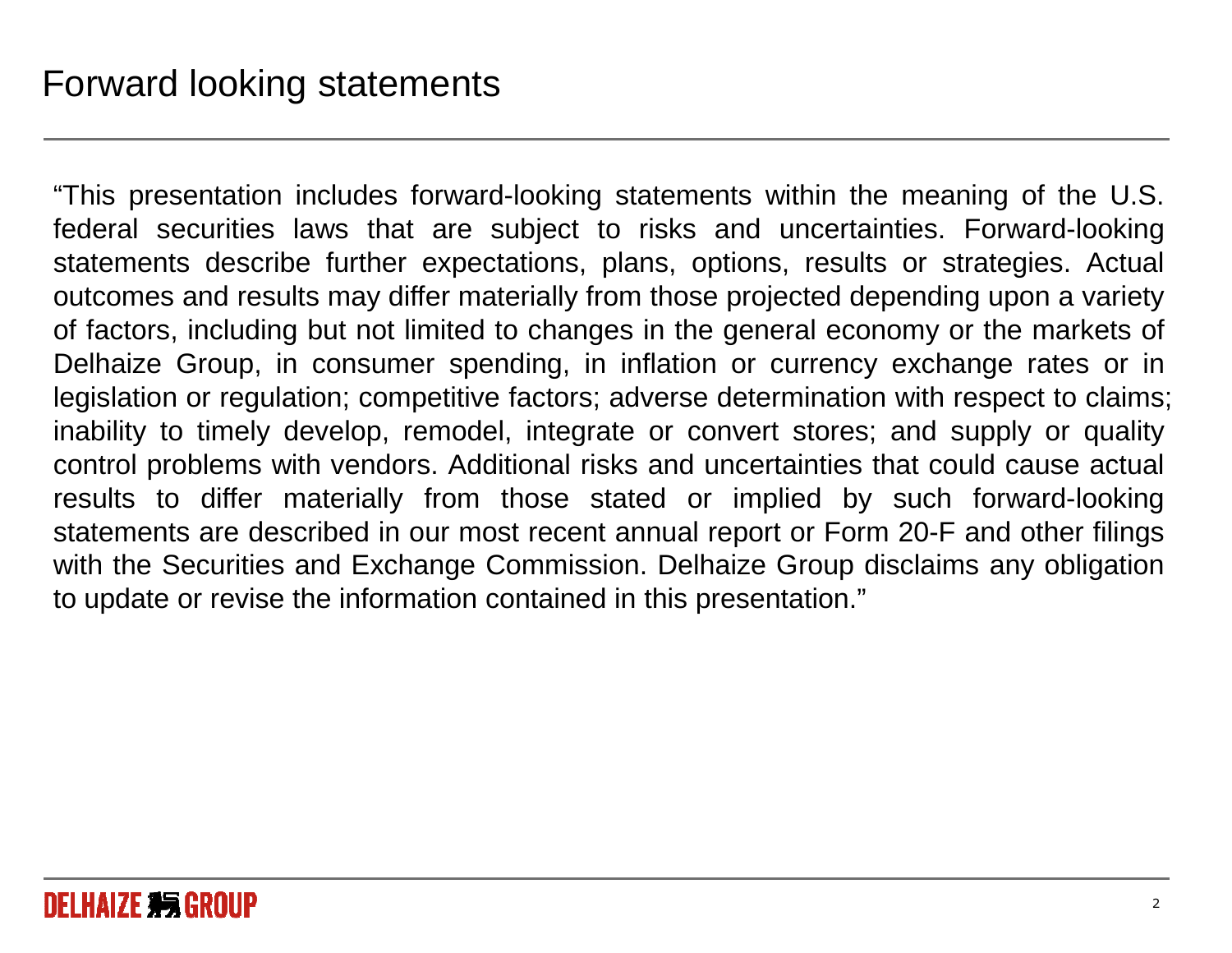Agenda

| <b>Introduction</b><br>$\bullet$      | <b>Pierre-Olivier Beckers</b> |
|---------------------------------------|-------------------------------|
| Q2 and H1 2012 Financial results<br>U | <b>Pierre Bouchut</b>         |
| <b>Strategy Update</b>                | <b>Pierre-Olivier Beckers</b> |
| Q&A                                   |                               |
|                                       |                               |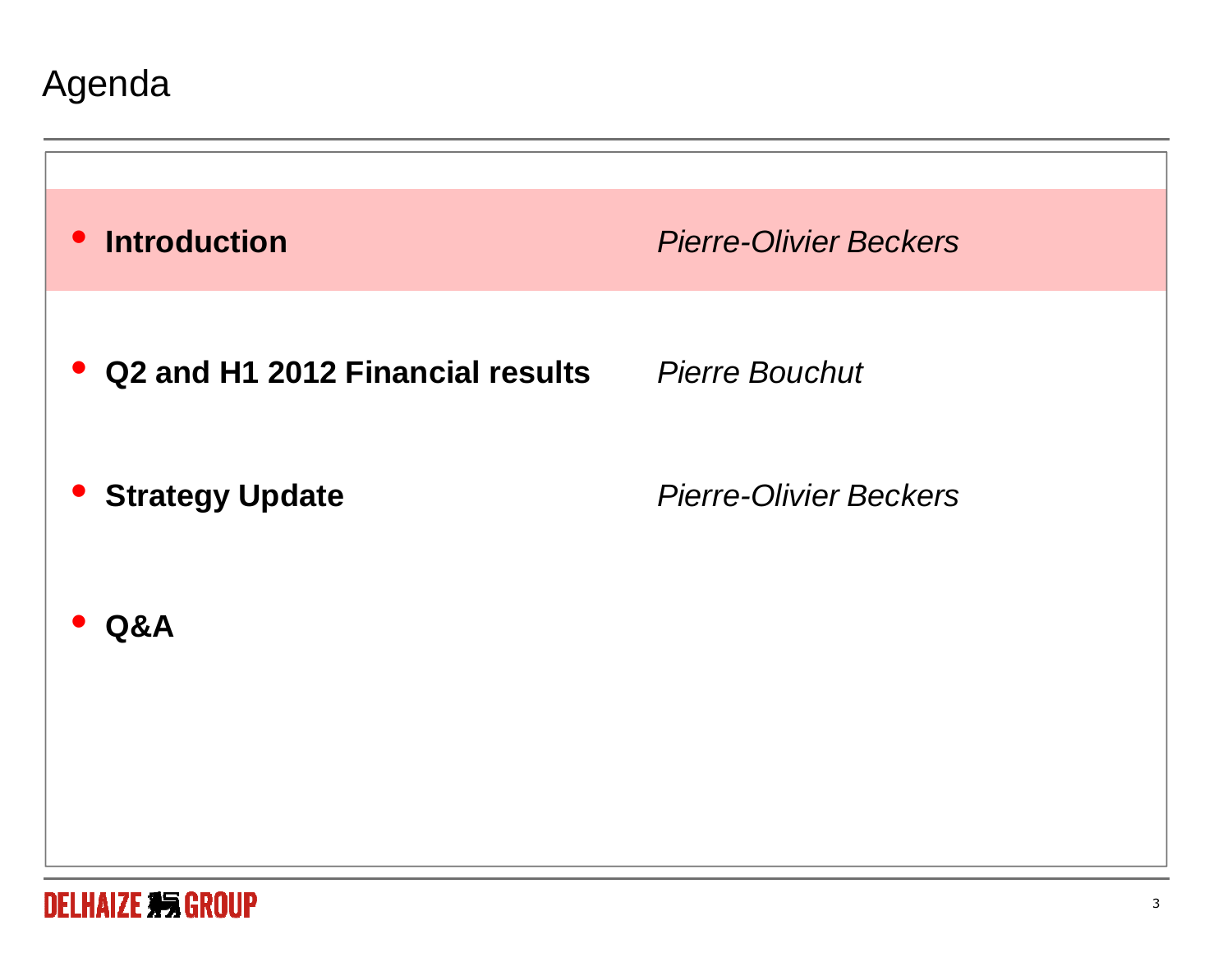We have set clear and actionable priorities consistent with our New Game Plan…

- $\bullet$  Increase revenue growth
	- Ongoing Food Lion repositioning
	- Price investments also at Delhaize Belgium and **Hannaford**
	- Accelerated expansion in selected markets
- $\bullet$  Fueled by increased cash flow generation
	- $\epsilon$  500 million free cash flow target for 2012
	- Multi-year efficiency plan to be further detailed in due course

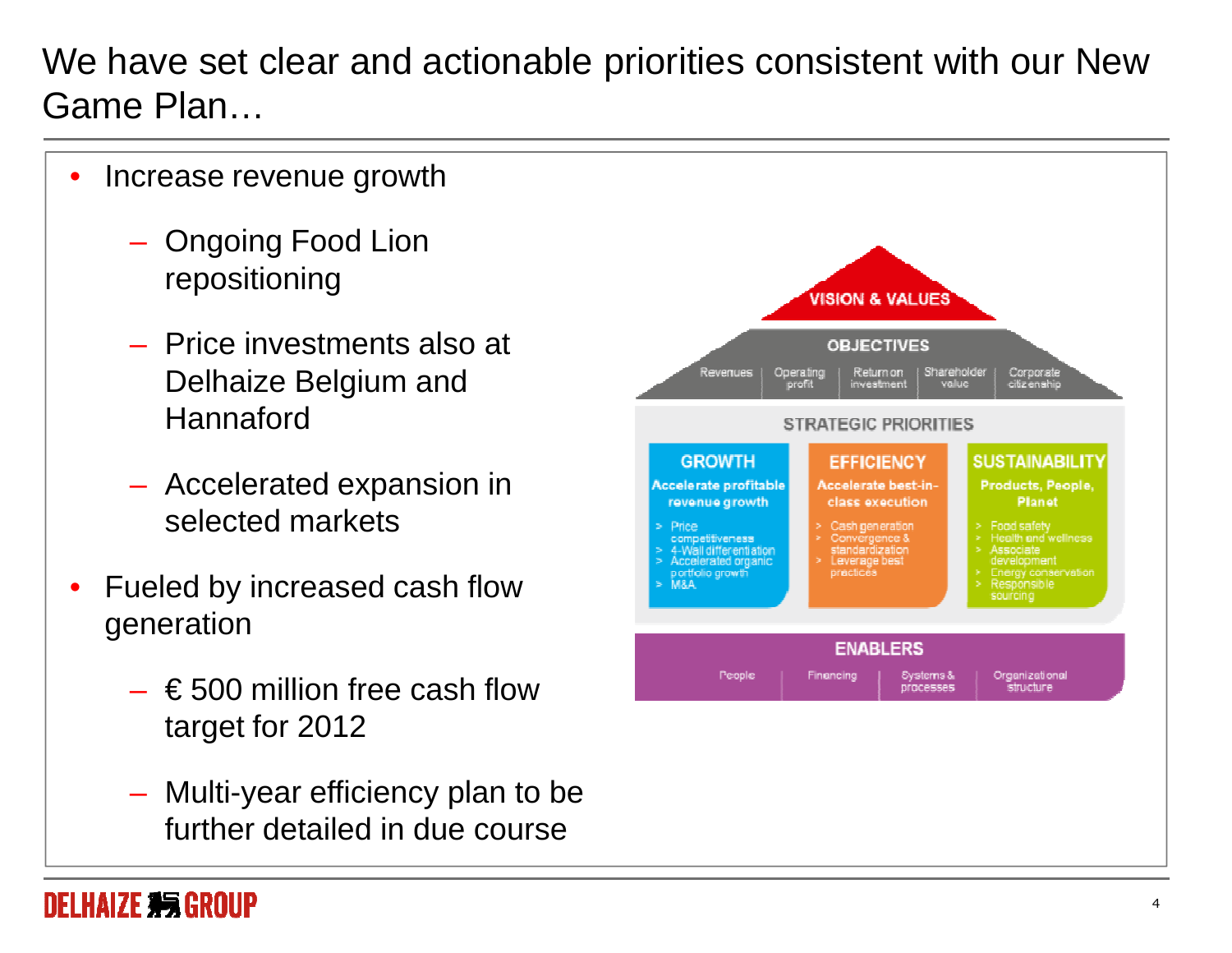… and have already made significant progress during H1 2012…

| 2012 Objectives                           | <b>Comments</b>                                                              |
|-------------------------------------------|------------------------------------------------------------------------------|
| <b>Repositioning of Food Lion</b>         | 703 stores (62% of the network)<br>repositioned. Phase 4 launched early 2013 |
| Improve price position                    | Improvement on real and perceived price<br>difference with market leader     |
| 200 to 230 new stores                     | More than 50% completed, primarily in<br>growth markets                      |
| $\epsilon$ 500 million gross cost savings | Expect to reach $\epsilon$ 550 million; subsequent<br>plan being prepared    |
| € 500 million free cash flow              | € 126 million in H1. We expect to<br>generate $\epsilon$ 500 million in 2012 |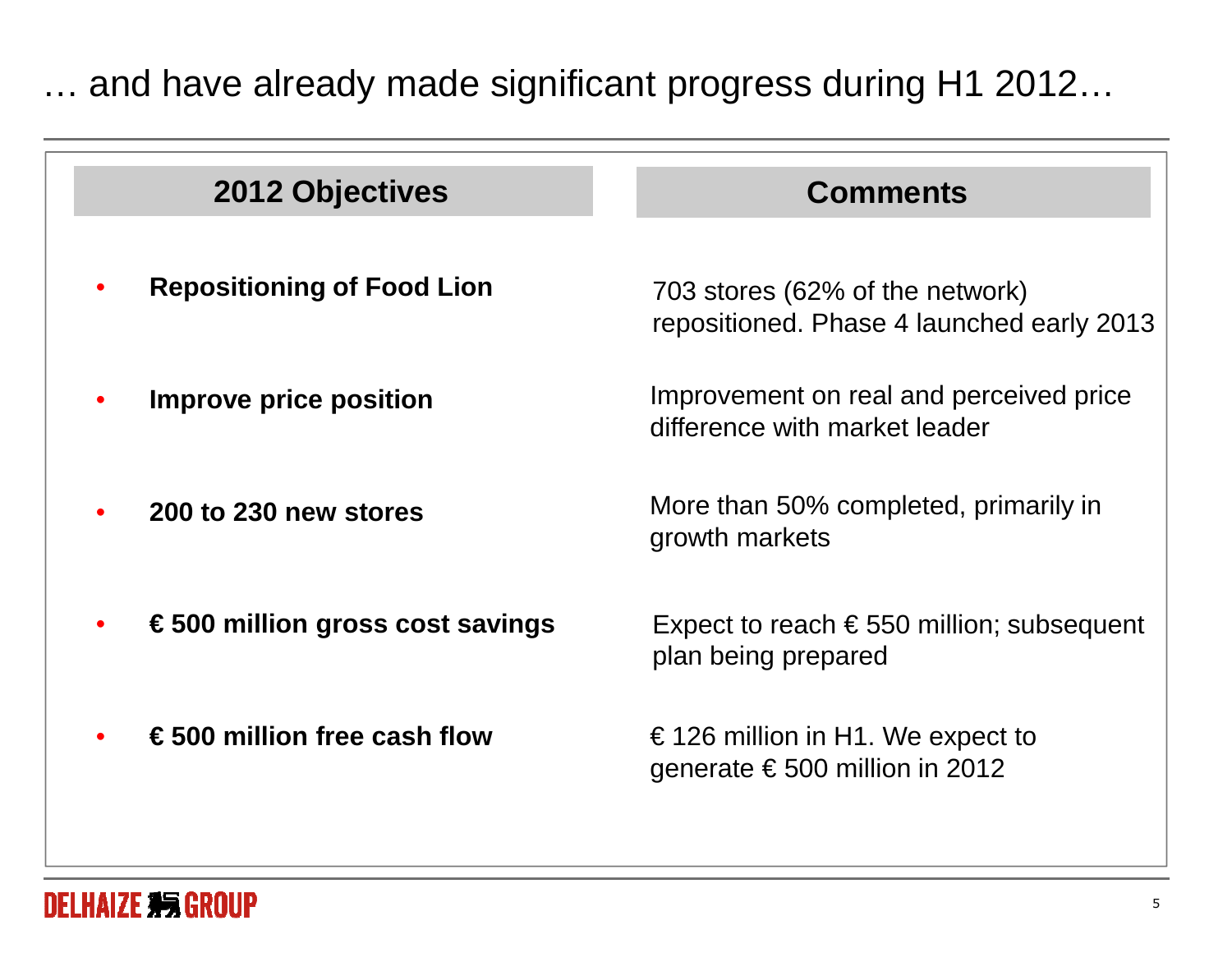### … and will remain focused on sustainable revenue growth and value creation

- $\bullet$  Revenue growth
	- $-$  Drive comparable sales growth
	- $-$  Selective store openings
	- $-$  Further price investments
- $\bullet$  Value creation
	- $-$  Ruthless discipline in our capital allocation
		- $\mathbf{r}$ Prioritize market
		- $\mathcal{L}_{\mathcal{A}}$ Be selective on projects and sites
		- $\blacksquare$ Lean capex: do more with less
- •Be open to pursue ways to strengthen market positions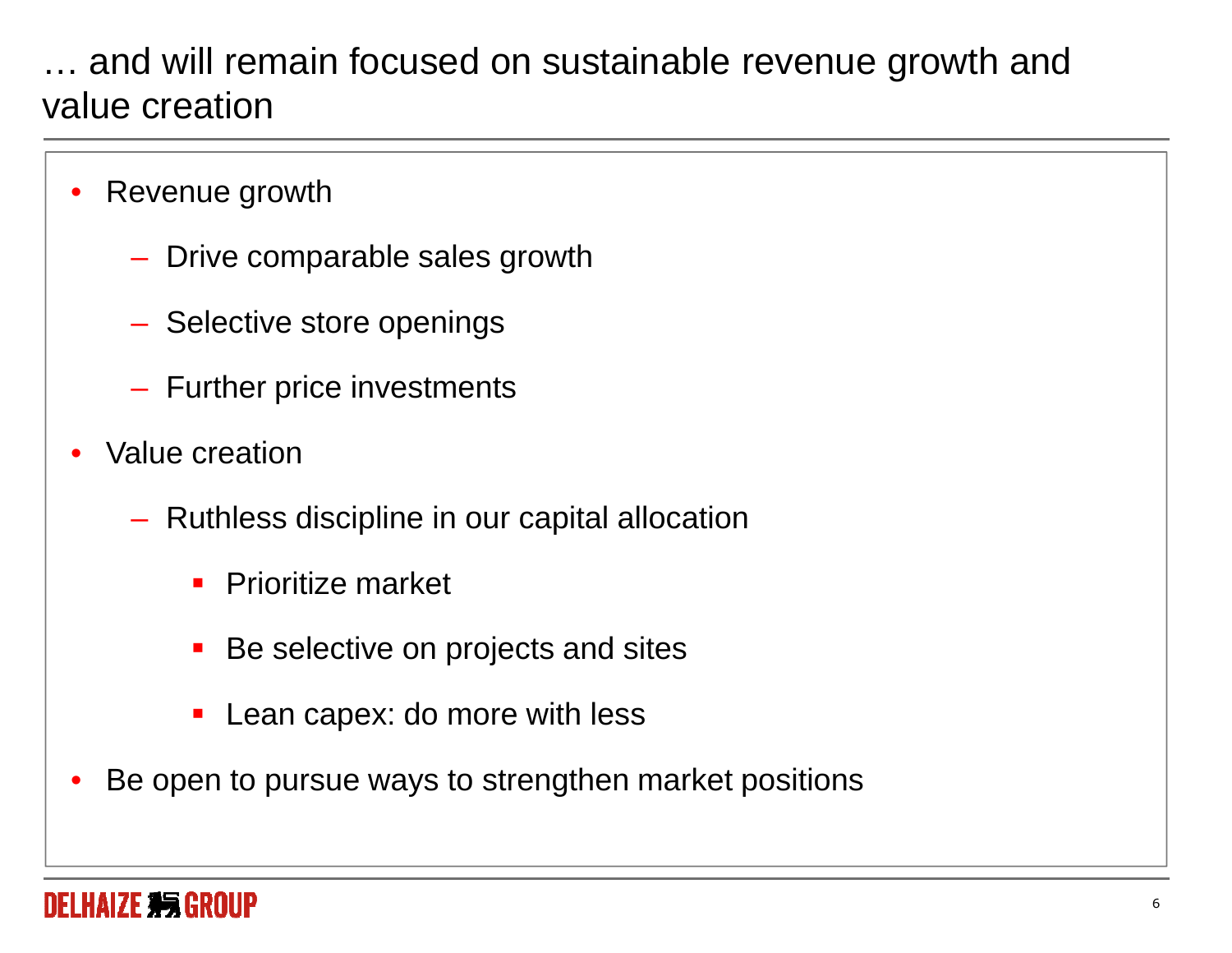Agenda

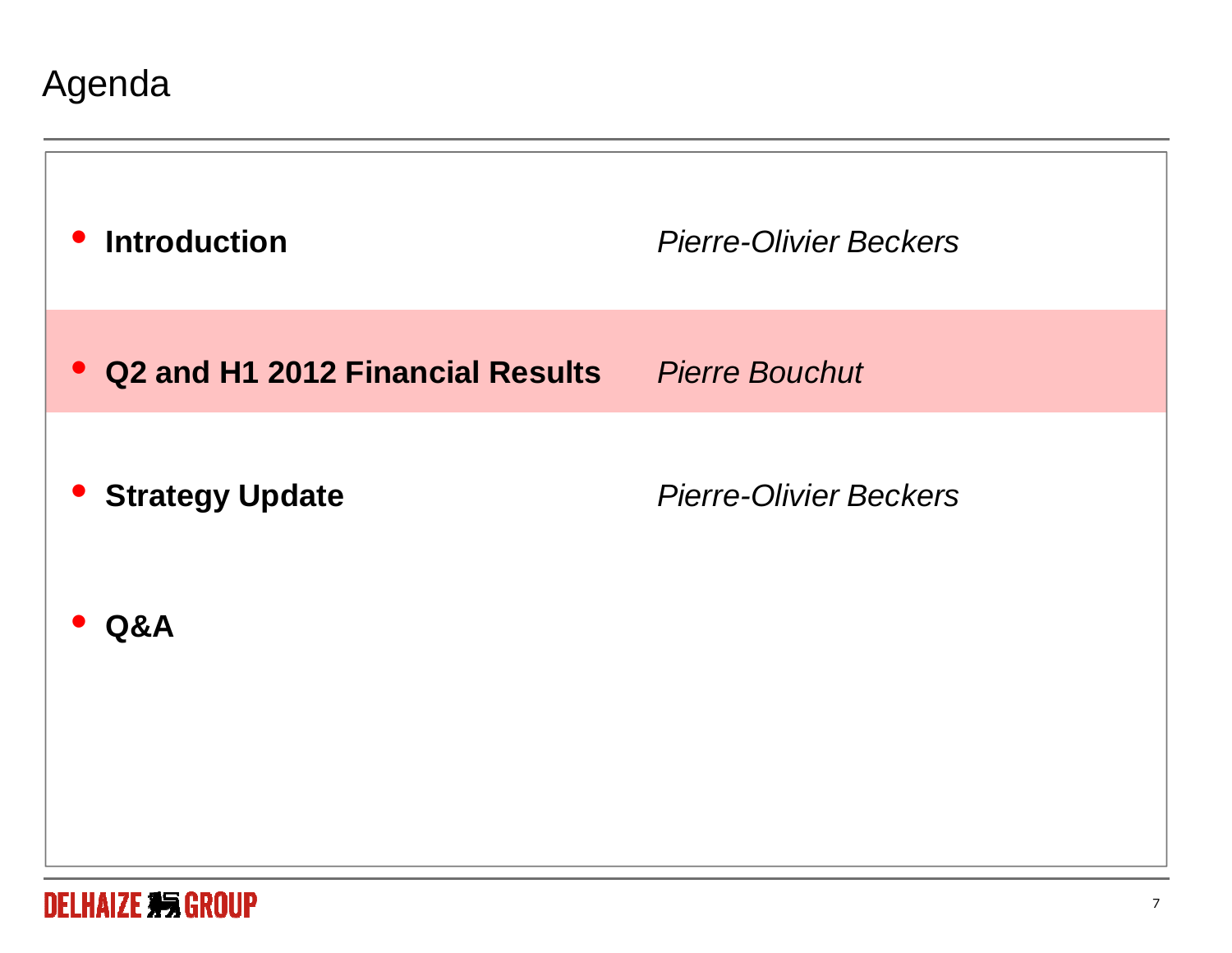|                                              | Q2    |       | <b>Actual Rates</b> | <b>Identical</b> |
|----------------------------------------------|-------|-------|---------------------|------------------|
| $(\epsilon$ in Millions)                     | 2011  | 2012  |                     | <b>Rates</b>     |
| <b>Revenues</b>                              | 5,107 | 5,695 | 11.5%               | 4.2%             |
| <b>Gross Margin</b>                          | 25.1% | 24.3% |                     |                  |
| <b>Underlying Operating</b><br><b>Profit</b> | 209   | 184   | $(12.0\%)$          | $(18.1\%)$       |
| <b>Underlying Operating</b><br><b>Margin</b> | 4.1%  | 3.2%  |                     |                  |
| <b>Group Share in Net</b><br><b>Profit</b>   | 117   | 87    | $(26.1\%)$          | (28.8%)          |
|                                              |       |       |                     |                  |

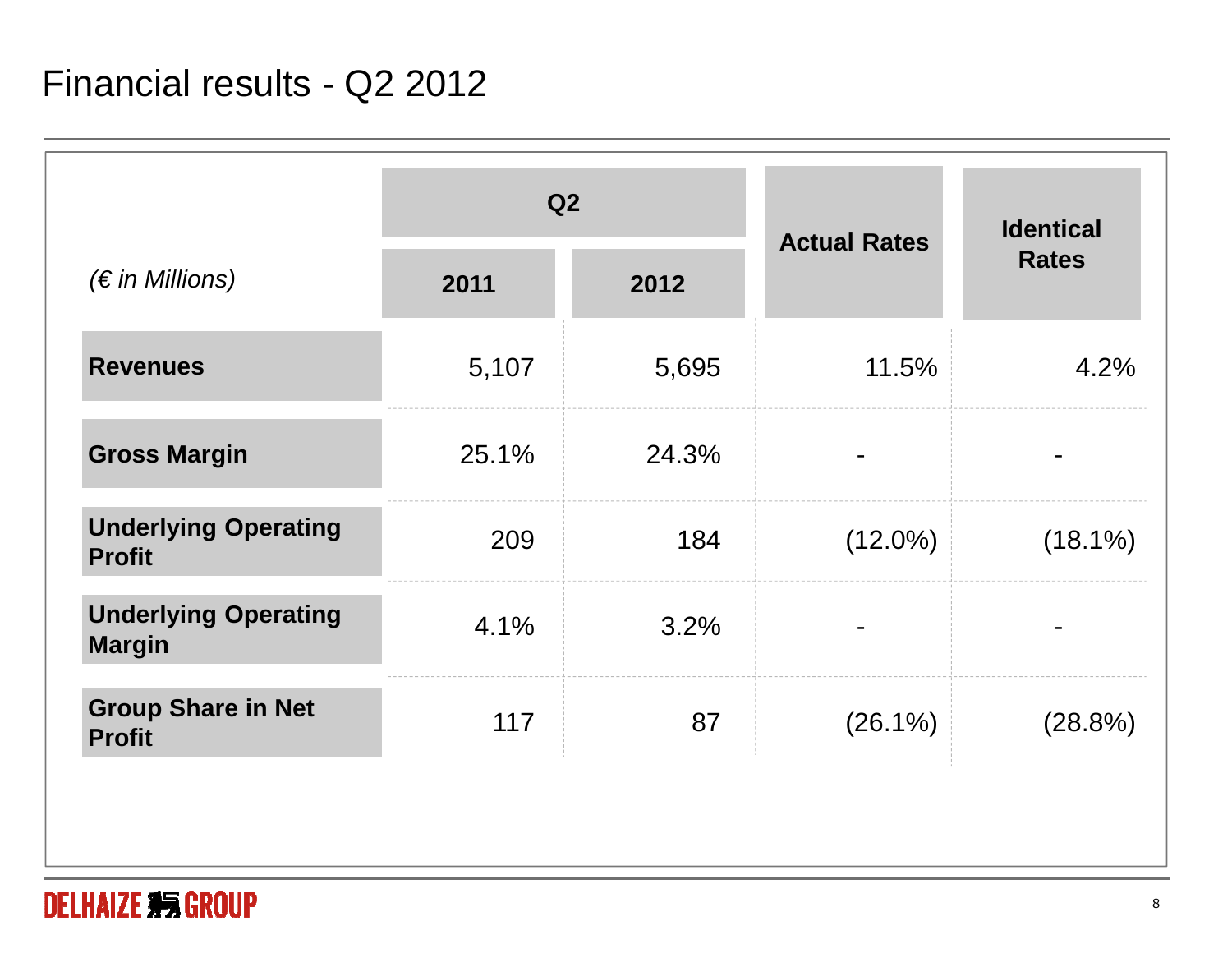|                                              | H <sub>1</sub> |        | <b>Actual Rates</b> | <b>Identical</b> |
|----------------------------------------------|----------------|--------|---------------------|------------------|
| $(\epsilon$ in Millions)                     | 2011           | 2012   |                     | <b>Rates</b>     |
| <b>Revenues</b>                              | 10,151         | 11,173 | 10.1%               | 5.0%             |
| <b>Gross Margin</b>                          | 25.3%          | 24.5%  |                     |                  |
| <b>Underlying Operating</b><br><b>Profit</b> | 431            | 373    | $(13.3\%)$          | (17.5%)          |
| <b>Underlying Operating</b><br><b>Margin</b> | 4.2%           | 3.3%   |                     |                  |
| <b>Group Share in Net</b><br><b>Profit</b>   | 243            | 84     | (65.3%)             | $(66.1\%)$       |
| <b>Free Cash Flow</b>                        | 312            | 126    |                     |                  |

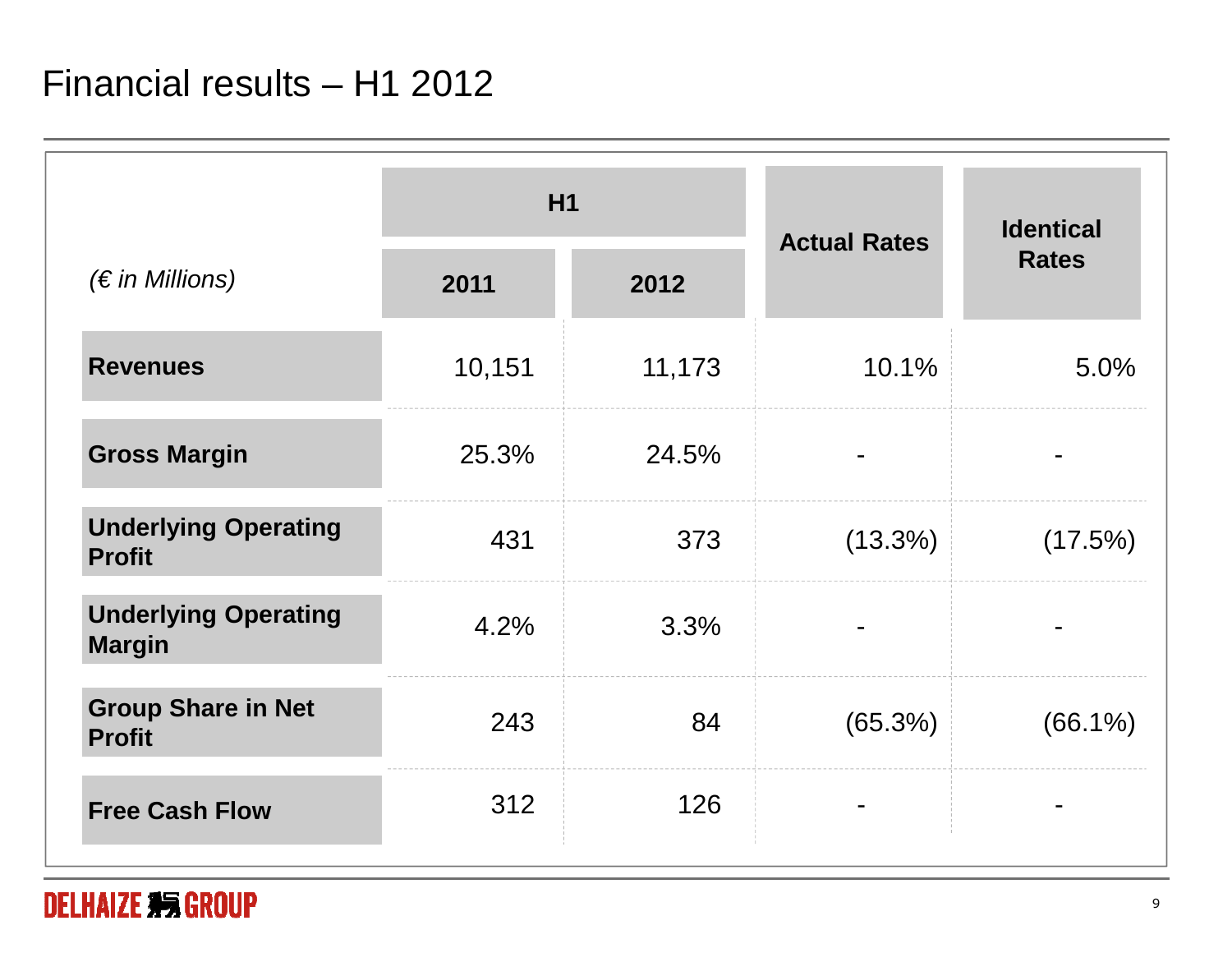#### Organic revenue growth and comparable store sales growth



#### **DELHAIZE 系统 GROUP**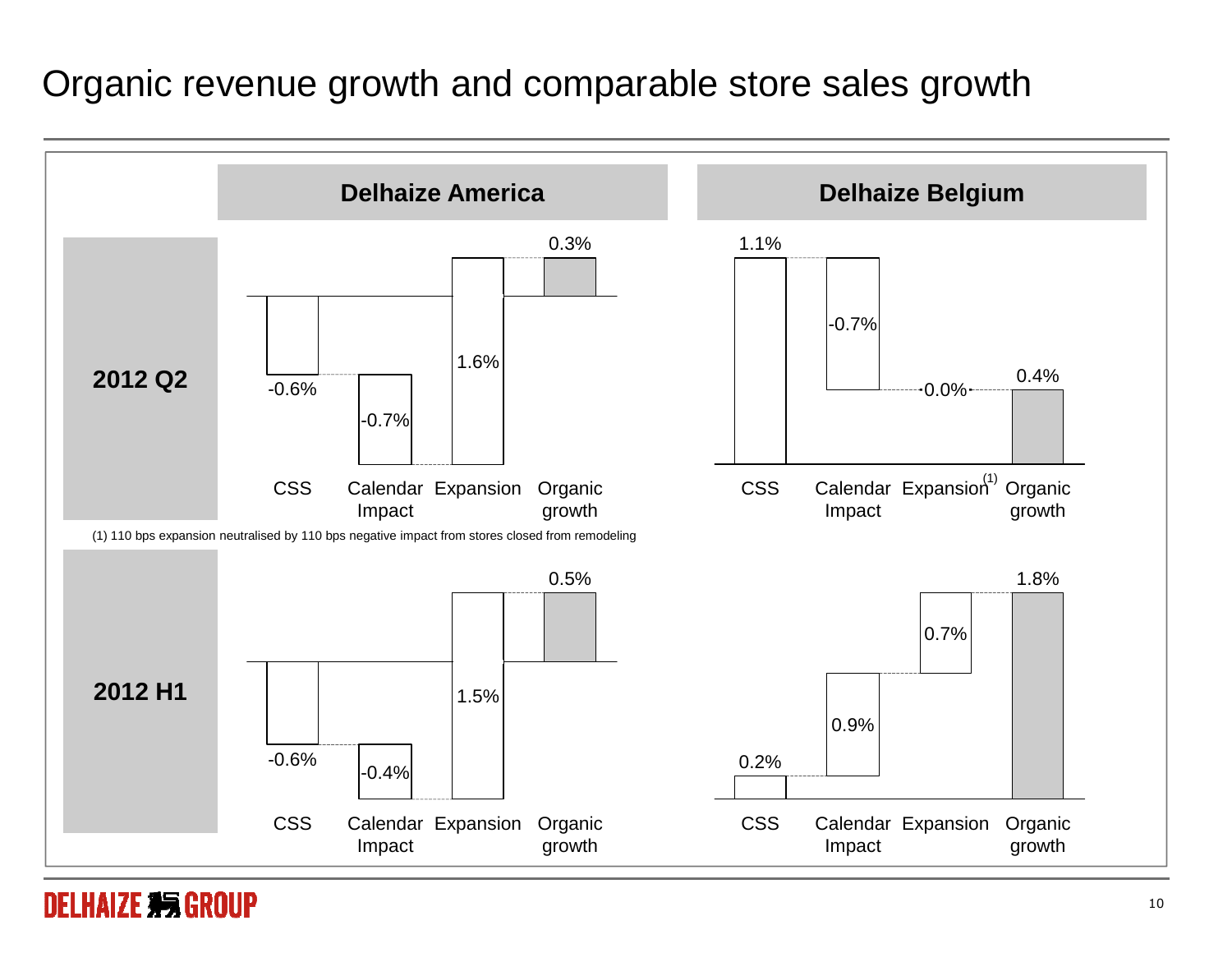# Underlying  $\mathsf{EBITDA}^\text{\tiny(\prime)}$ proved resilient



been excluded from underlying operating profit.

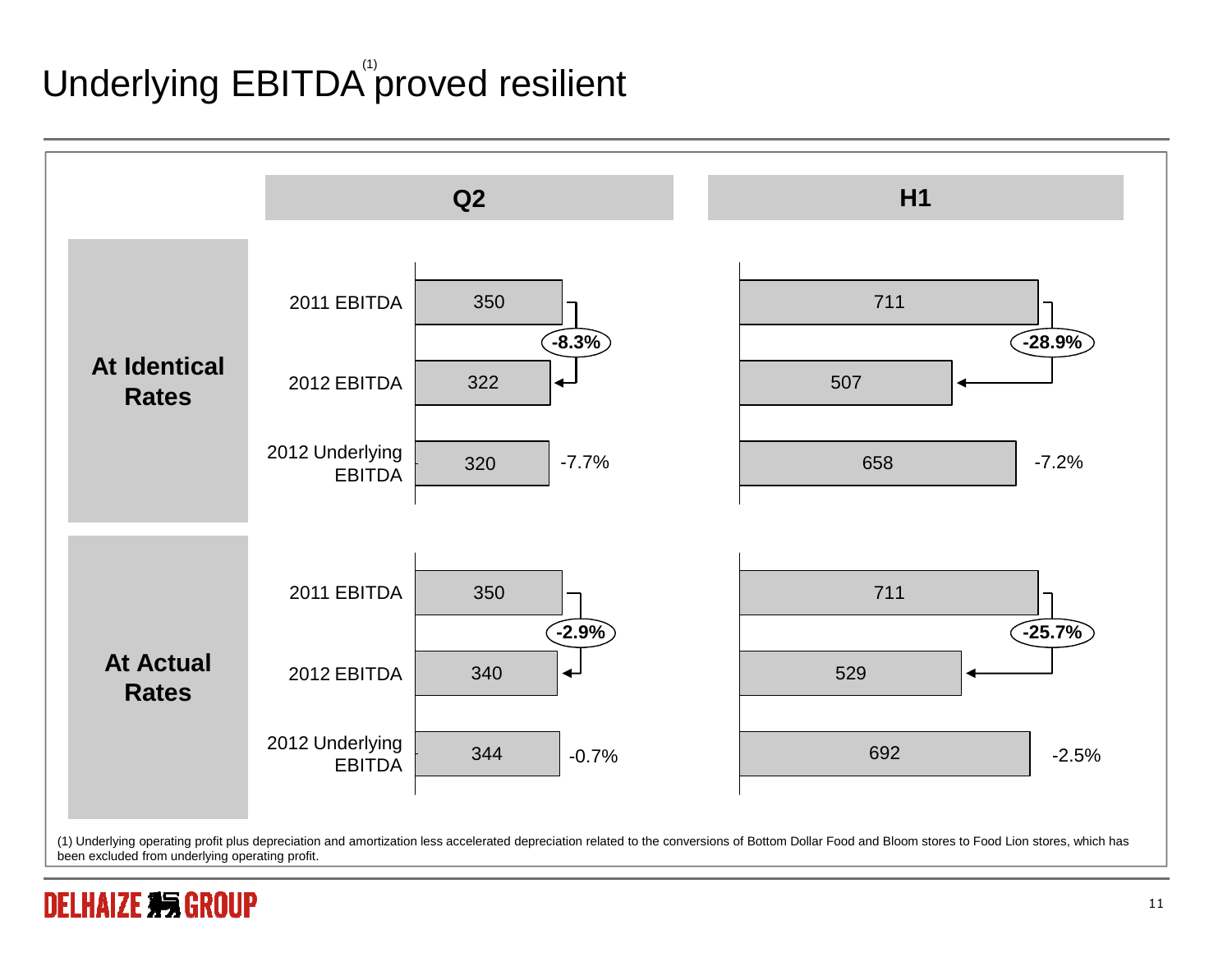# Thus far, Food Lion repositioning has delivered encouraging results…

|                          |                                 | <b>Phase 1</b>         |                    | <b>Phase 2</b>     |
|--------------------------|---------------------------------|------------------------|--------------------|--------------------|
| <b>Comparable stores</b> | <b>Since</b><br>$l$ aunch $(1)$ | 2012<br>Q <sub>1</sub> | 2012<br>$Q2^{(2)}$ | 2012<br>$Q2^{(2)}$ |
| # transactions growth    | 2.0%                            | $4.0\%$                | 2.7%               | 3.3%               |
| comparable sales growth  | 2.3%                            | 2.9%                   | 3.2%               | 3.3%               |

- • Phase 1 has cycled May 2011 launch and is continuing to deliver additional year-over-year sales and transaction growth
- •Learnings from Phase 1 used in further roll-out
- •Phase 2 has started positive
- •Phase 3 in Food Lion´s home markets was launched on 18 July 2012

<sup>(1)</sup> Since launch covers the period May 2011 to June 2012(2) Adjusted for the timing of the  $4<sup>th</sup>$  of July

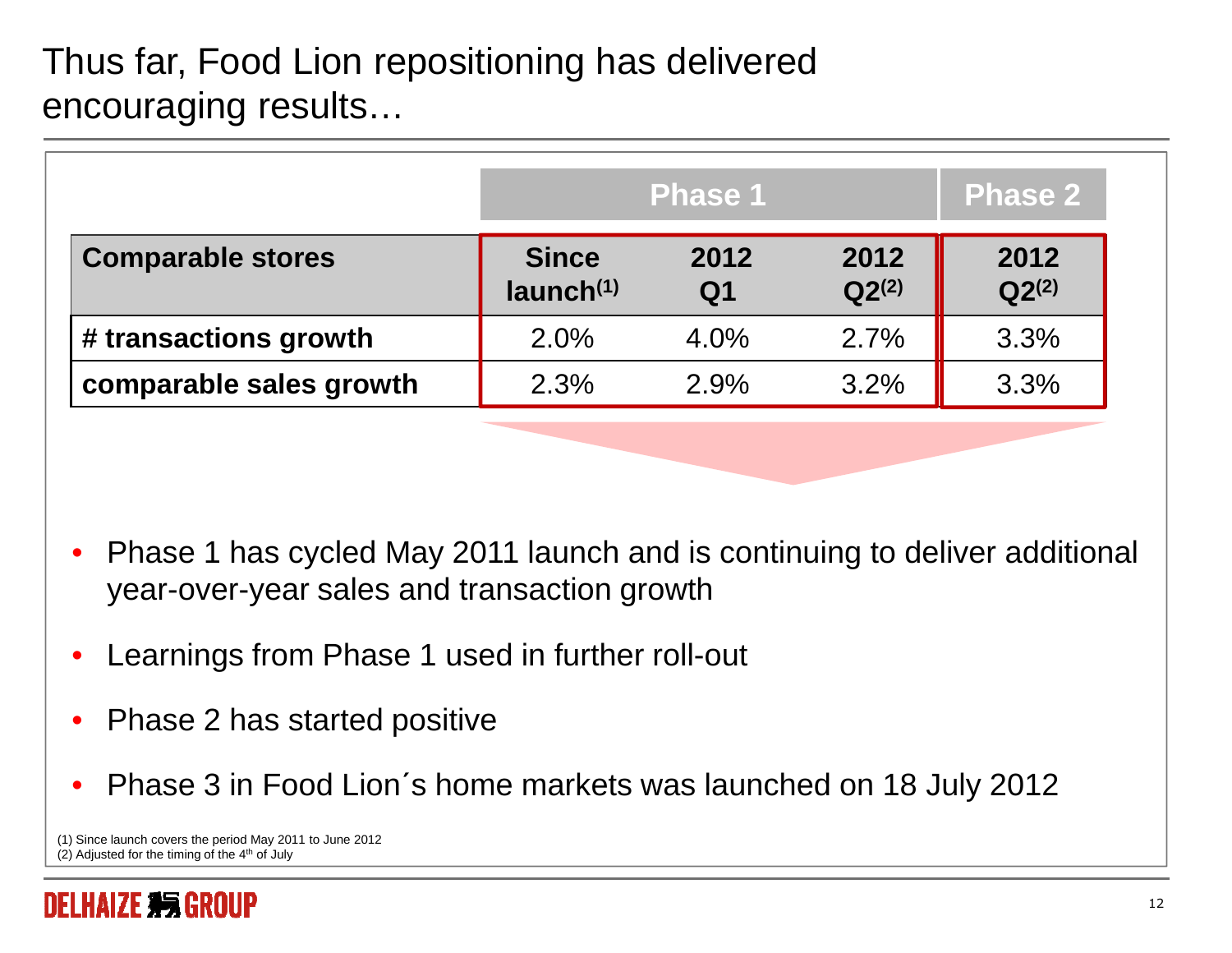#### …and has outperformed the rest of the Food Lion network

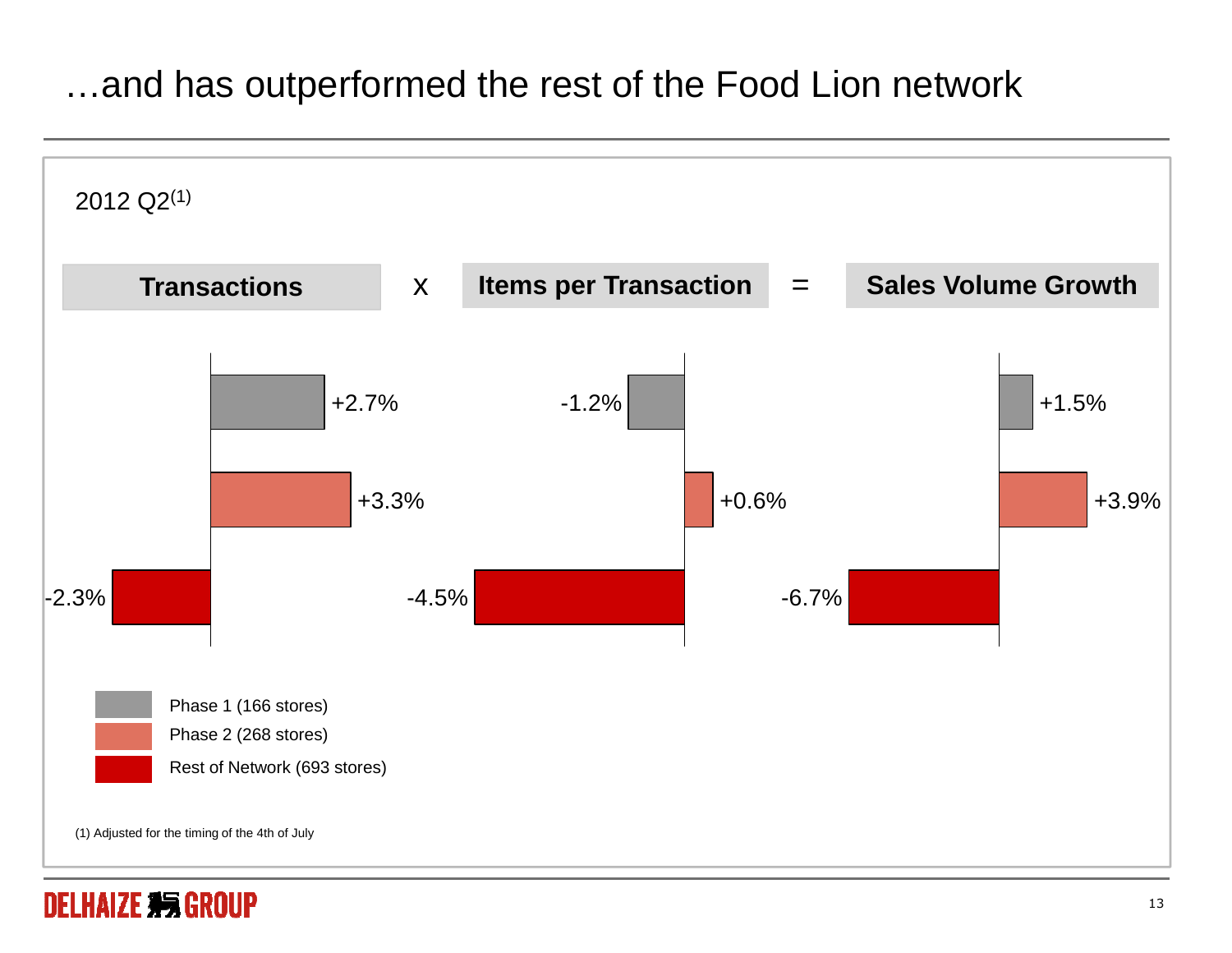# In the U.S., price investments have impacted our profitability



#### **DELHAIZE #5 GROUP**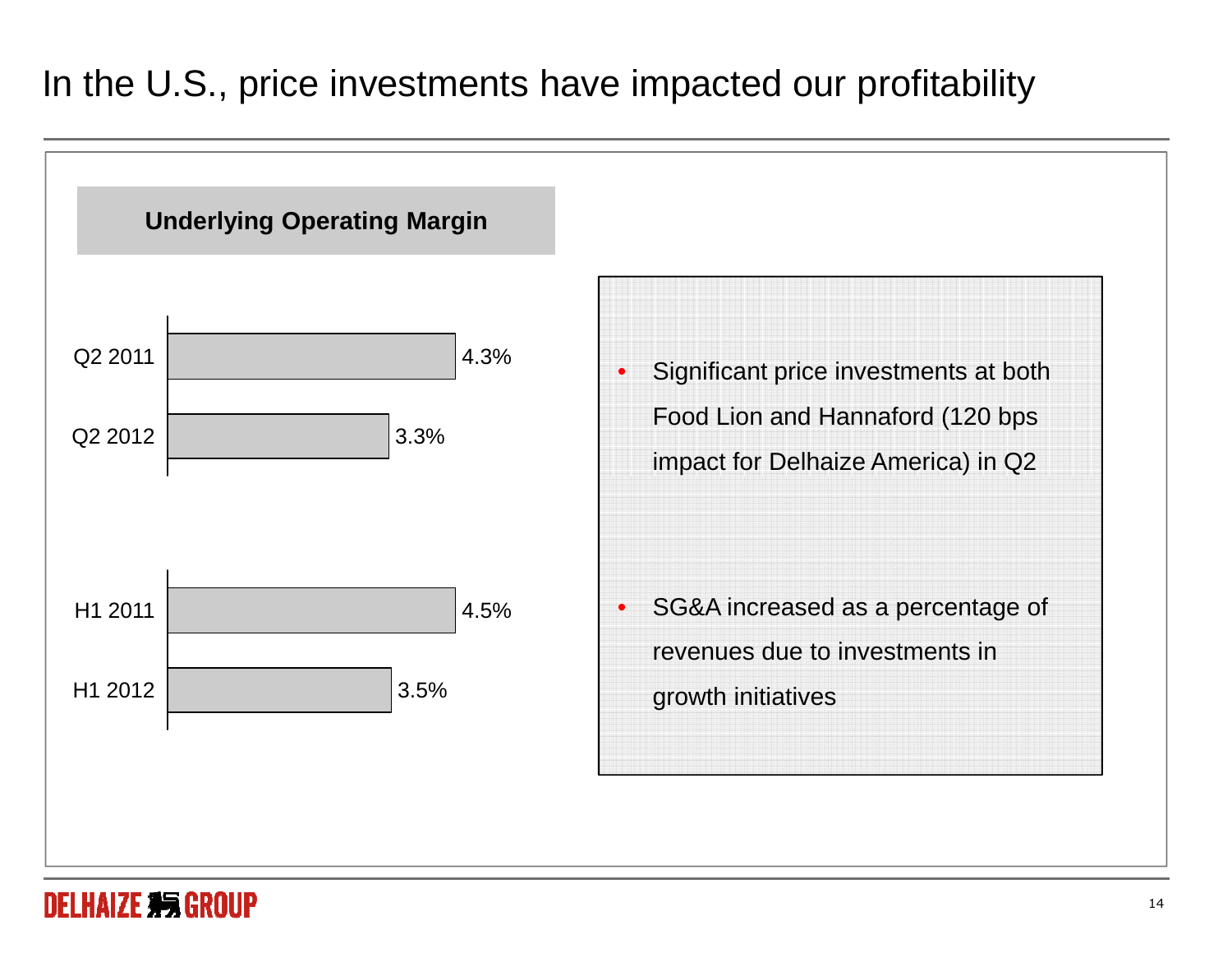#### … and in Belgium

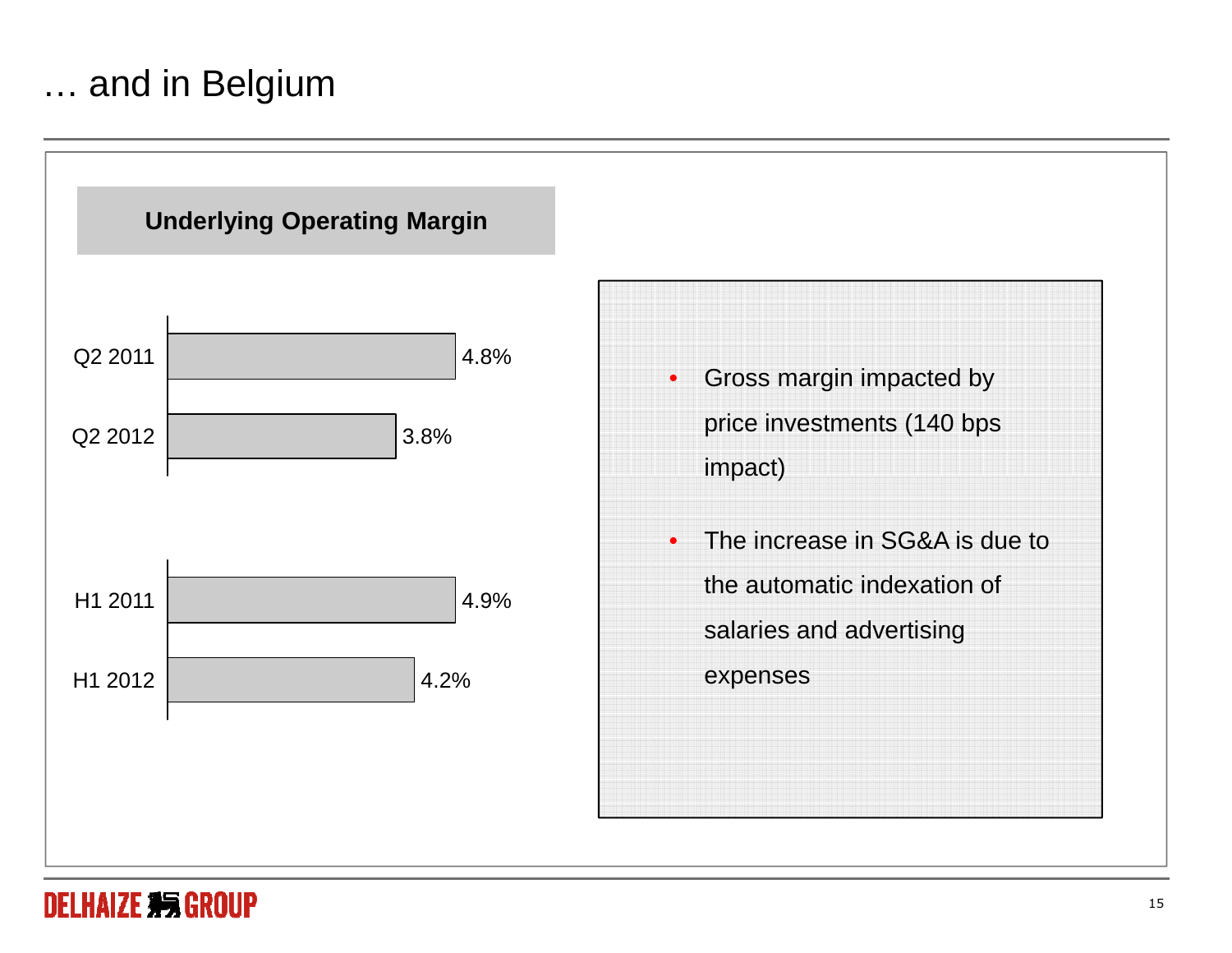## SEE&A: continued strong growth even excluding Maxi



#### **DELHAIZE 35 GROUP**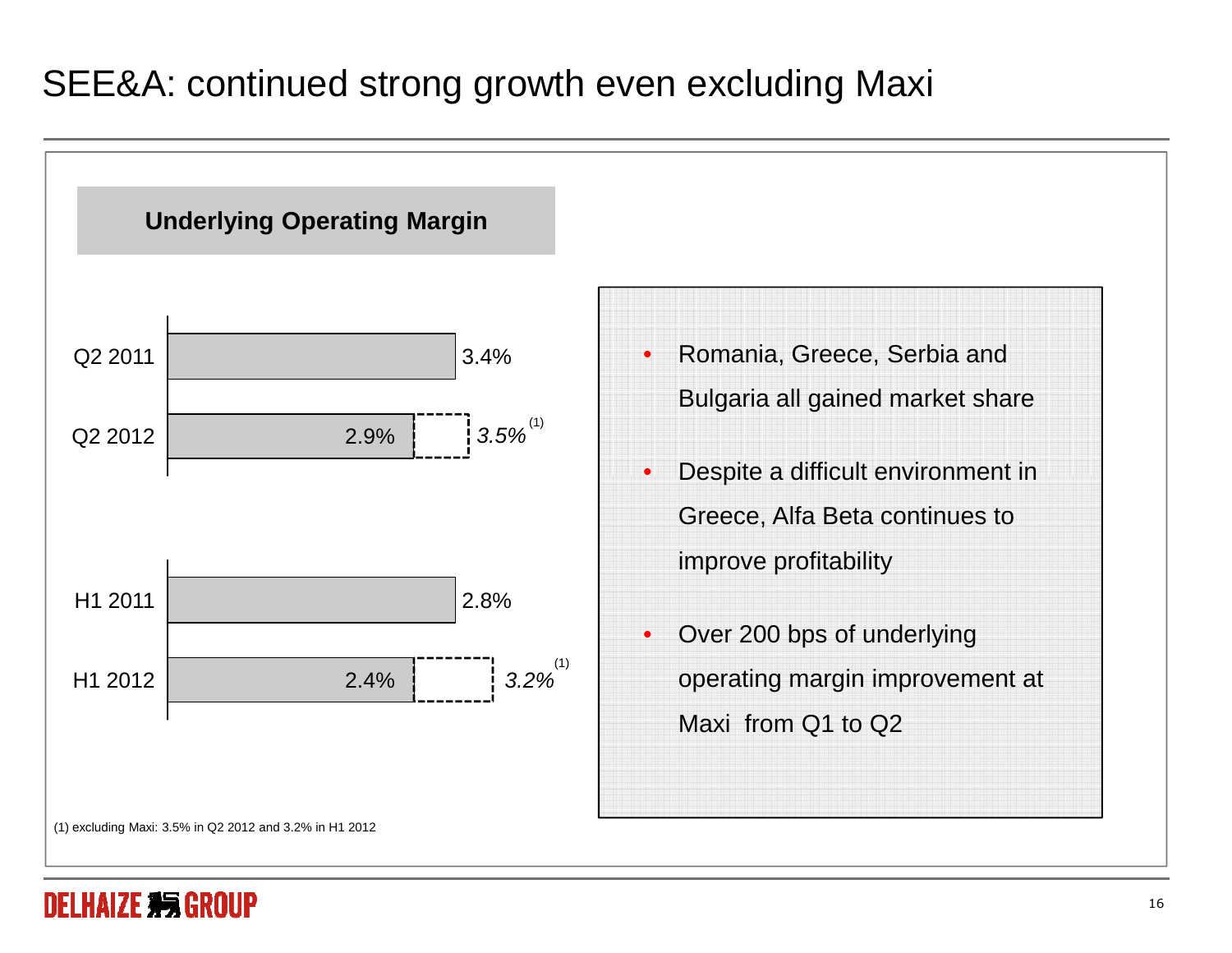# Net debt rose by €121m due to dividend, FX and capex



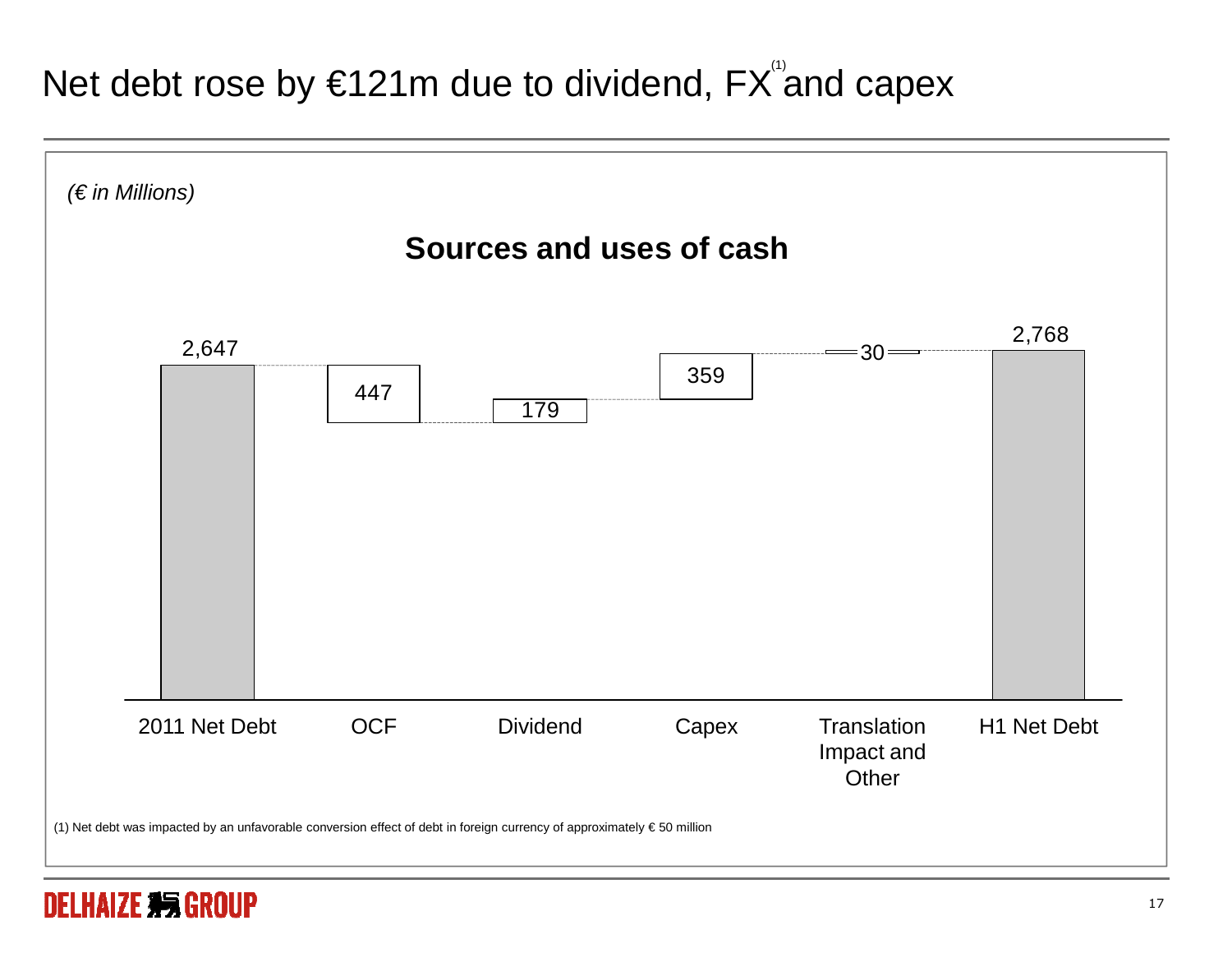Agenda

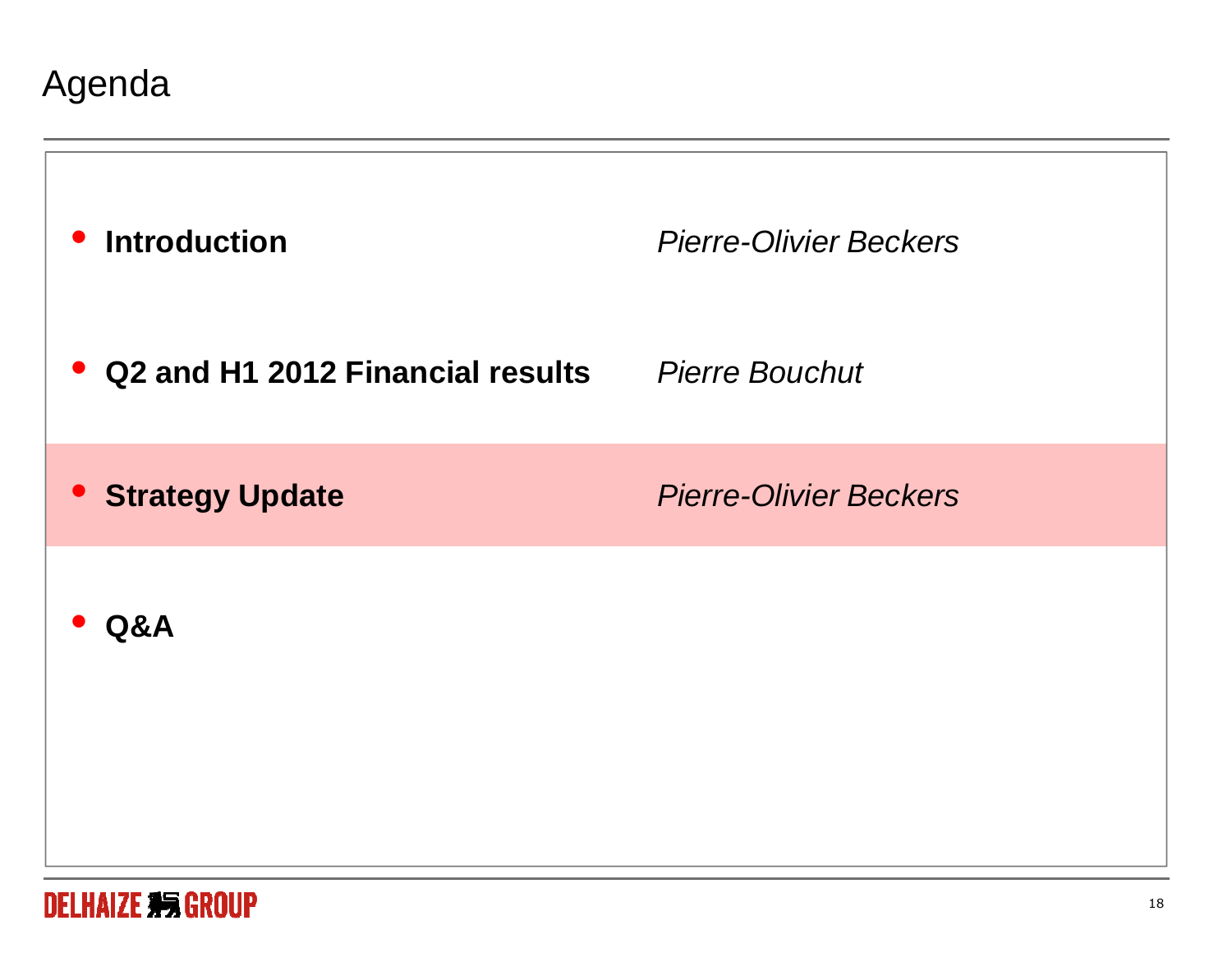# Strategy update

| <b>Revenue</b><br><b>Growth</b> | • Food Lion repositioning<br><b>Targeted price investments</b><br>$\bullet$<br>Strengthening our brand equity<br>$\bullet$<br>Accelerate organic growth in selected markets<br>$\bullet$                               |
|---------------------------------|------------------------------------------------------------------------------------------------------------------------------------------------------------------------------------------------------------------------|
| <b>Value</b><br><b>Creation</b> | • Ruthless discipline in our capital allocation<br>• Focus on cash flow generation                                                                                                                                     |
| <b>Sharpening</b><br>our Focus  | On track to generate $\epsilon$ 500 million free cash flow<br>$\bullet$<br>• Working on a new multi-year plan focused on enhancing<br>efficiency<br>Be open to pursue ways to strengthen market positions<br>$\bullet$ |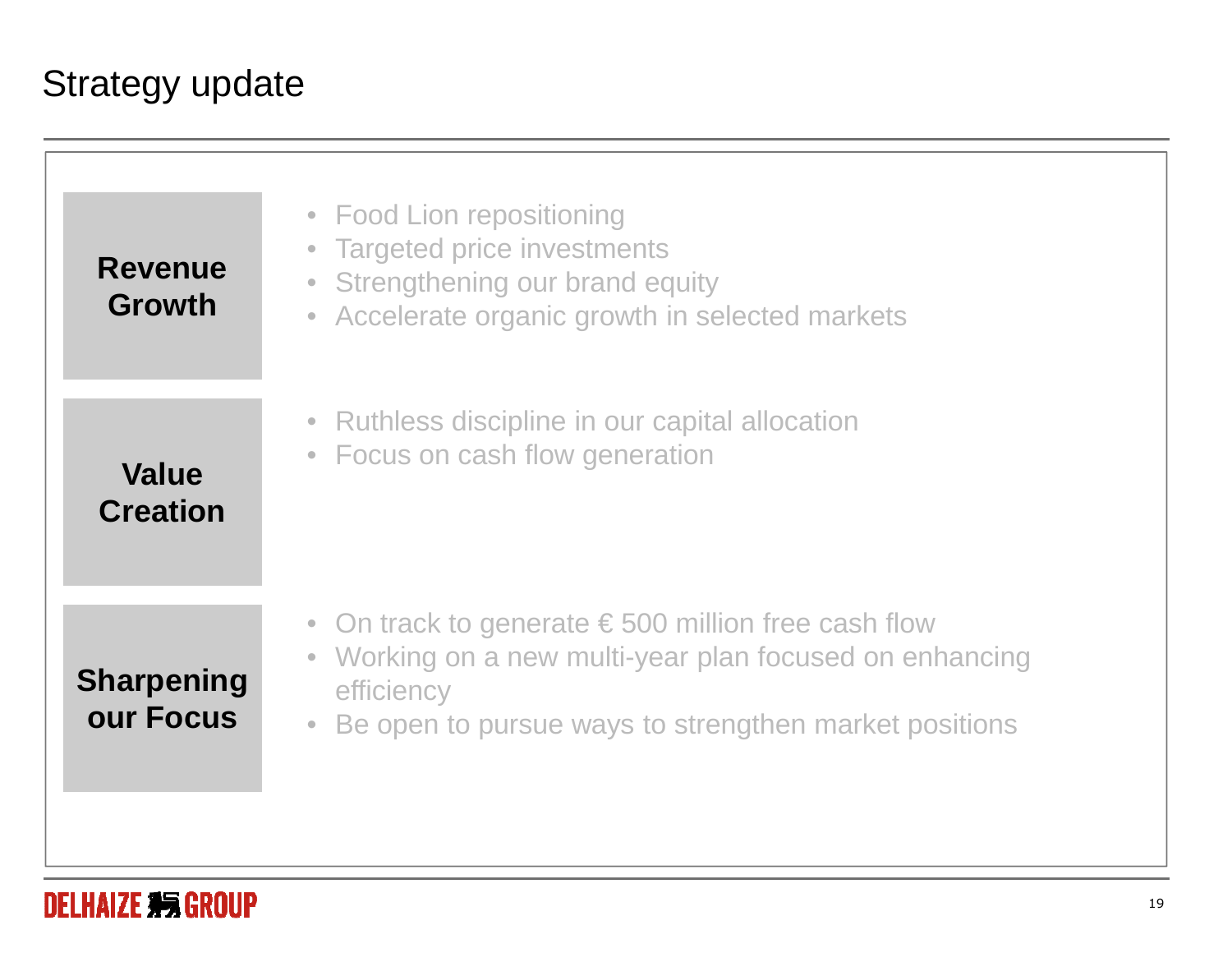Drive sustainable revenue growth…

| <b>Revenue</b><br><b>Growth</b> | • Food Lion repositioning<br>Targeted price investments<br>Strengthening our brand equity<br>• Accelerate organic growth in selected markets                                                              |
|---------------------------------|-----------------------------------------------------------------------------------------------------------------------------------------------------------------------------------------------------------|
| <b>Value</b><br><b>Creation</b> | • Ruthless discipline in our capital allocation<br>• Focus on cash flow generation                                                                                                                        |
| <b>Sharpening</b><br>our Focus  | • On track to generate $\epsilon$ 500 million free cash flow<br>Working on a new multi-year plan focused on enhancing<br>$\bullet$<br>efficiency<br>Be open to pursue ways to strengthen market positions |

#### **DELHAIZE #5 GROUP**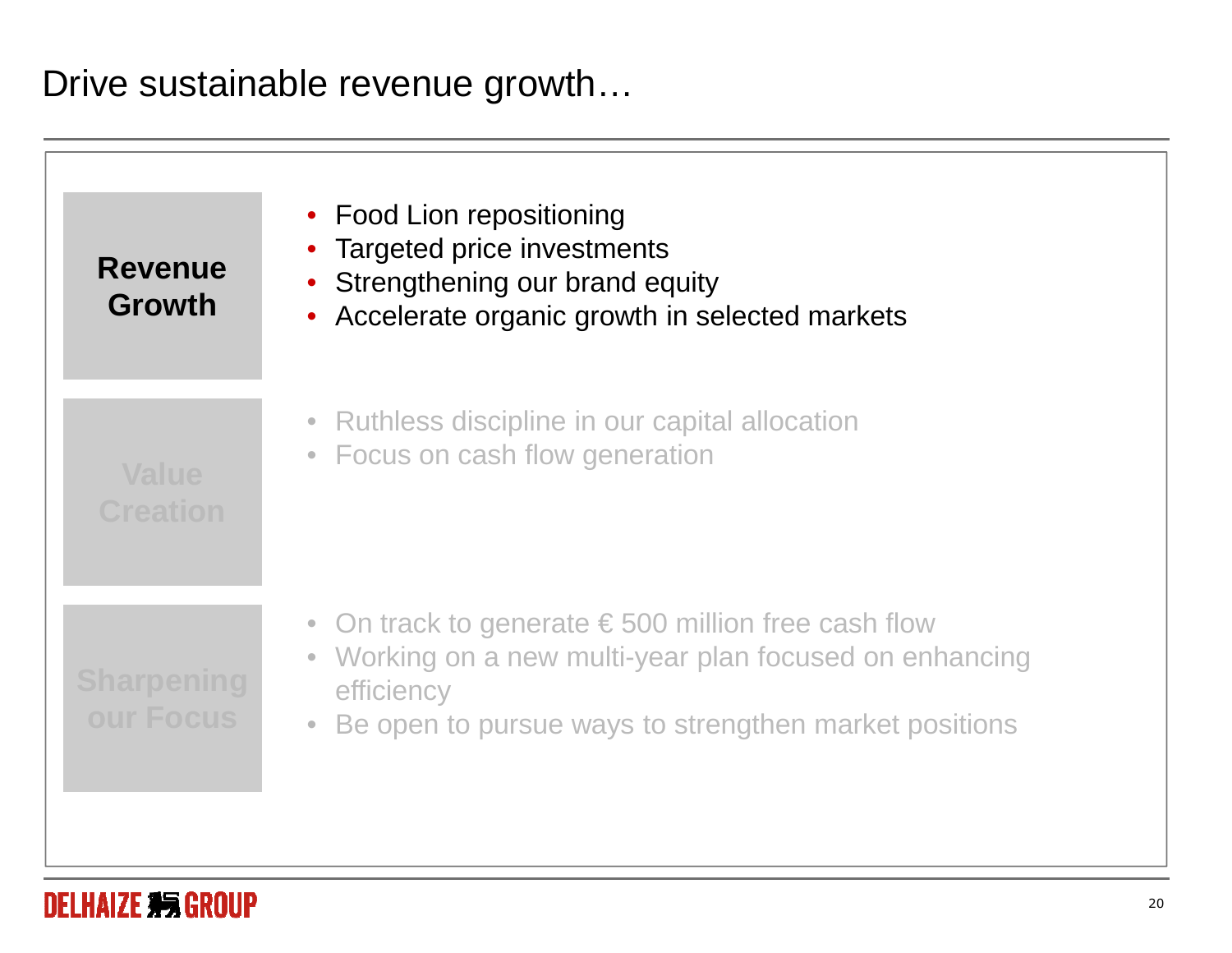### While creating shareholder value

| <b>Revenue</b><br>Growth        | • Food Lion repositioning<br>Targeted price investments<br>Strengthening our brand equity<br>• Accelerate organic growth in selected markets                                                                             |
|---------------------------------|--------------------------------------------------------------------------------------------------------------------------------------------------------------------------------------------------------------------------|
| <b>Value</b><br><b>Creation</b> | • Ruthless discipline in our capital allocation<br>Focus on cash flow generation                                                                                                                                         |
| <b>Sharpening</b><br>our Focus  | • On track to generate $\epsilon$ 500 million free cash flow<br>Working on a new multi-year plan focused on enhancing<br>$\bullet$<br>efficiency<br>Be open to pursue ways to strengthen market positions<br>$\bullet$ . |

#### DELHAIZE #5 GROUP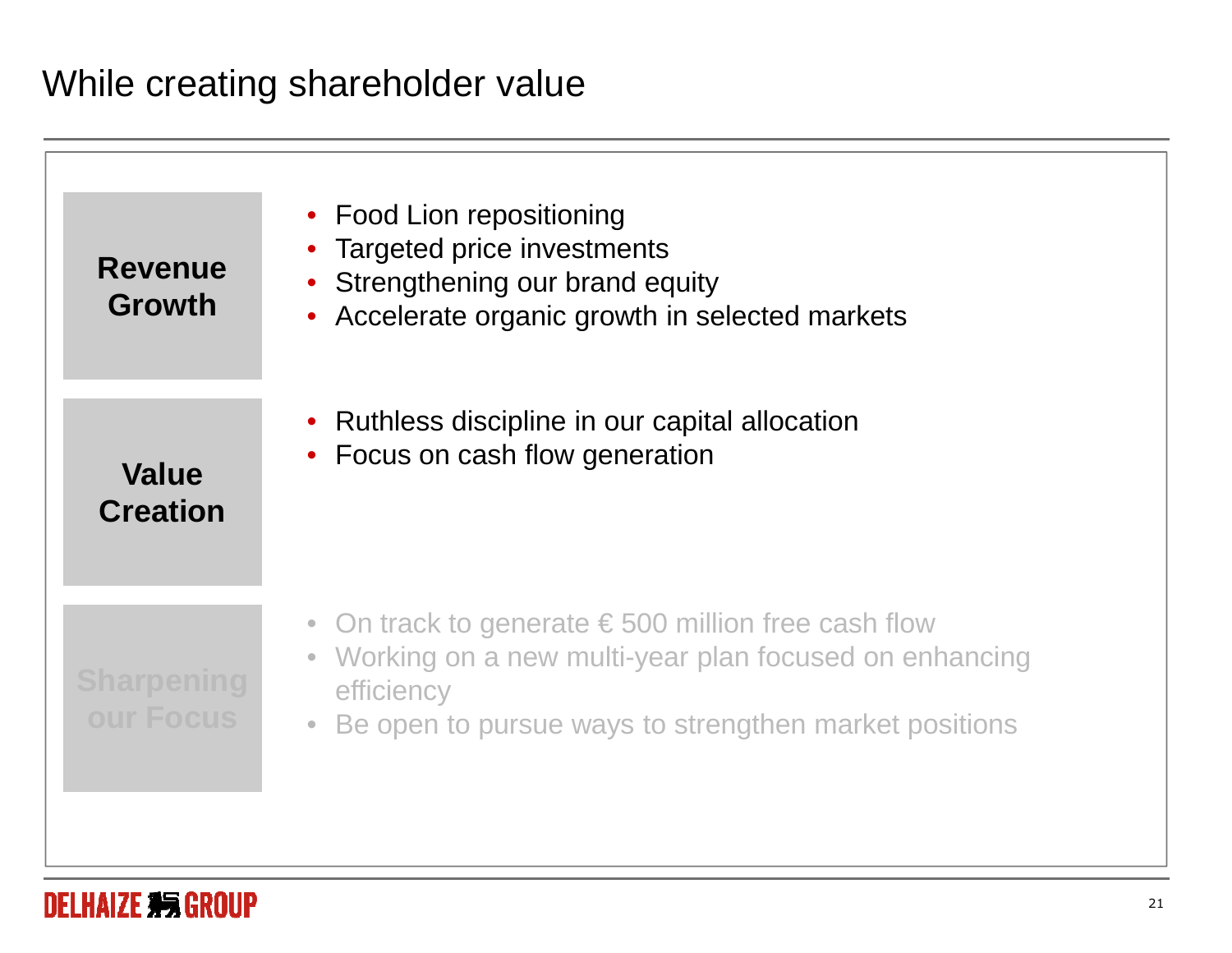#### Demands that we sharpen our focus

| <b>Revenue</b><br>Growth        | • Food Lion repositioning<br><b>Targeted price investments</b><br>Strengthening our brand equity<br>Accelerate organic growth in selected markets<br>$\bullet$                                                      |
|---------------------------------|---------------------------------------------------------------------------------------------------------------------------------------------------------------------------------------------------------------------|
| <b>Value</b><br><b>Creation</b> | • Ruthless discipline in our capital allocation<br>Focus on cash flow generation                                                                                                                                    |
| <b>Sharpening</b><br>our Focus  | On track to generate $\epsilon$ 500 million free cash flow<br>$\color{red} \bullet$<br>Working on a new multi-year plan focused on enhancing<br>efficiency<br>Be open to pursue ways to strengthen market positions |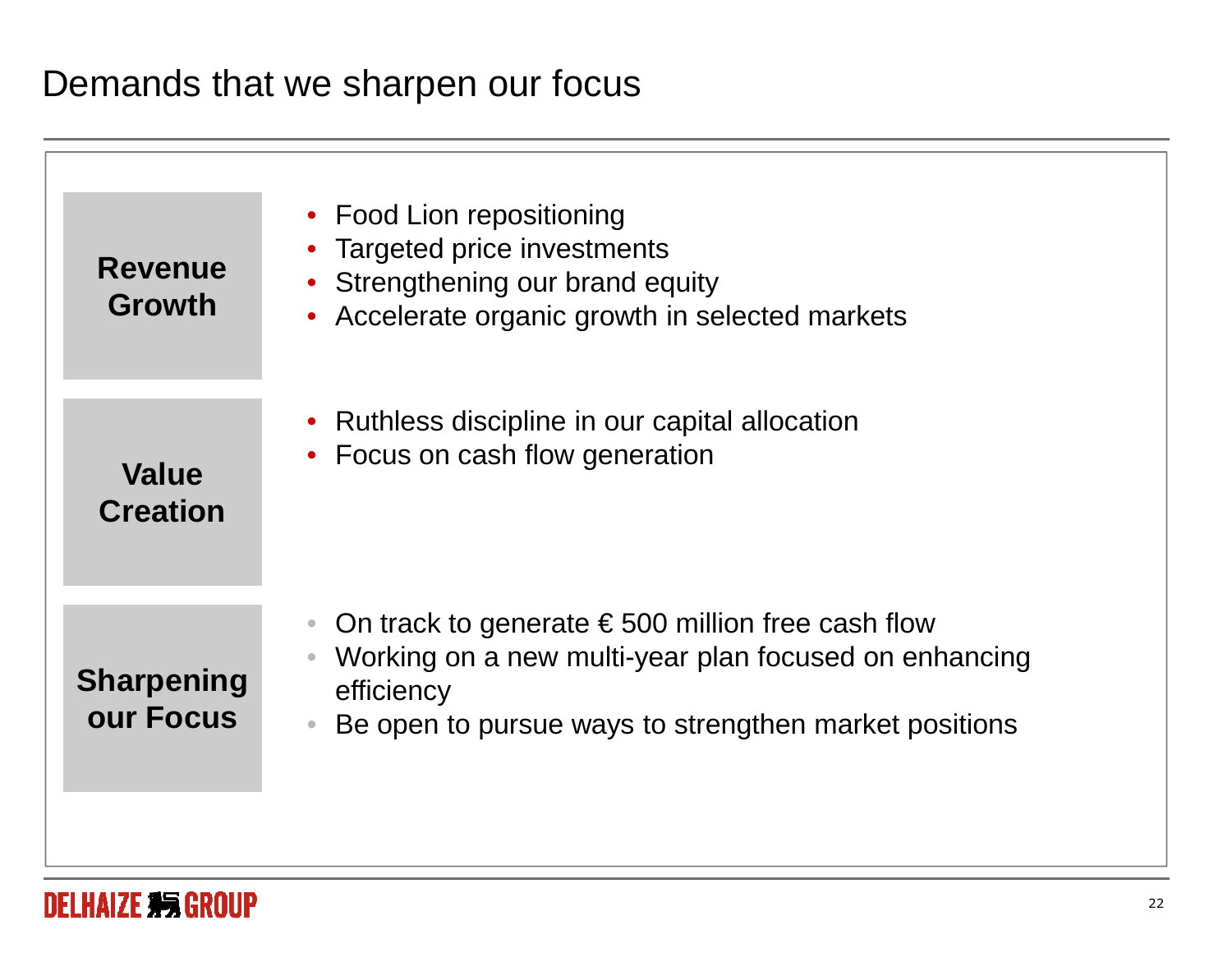- In 2012, initiatives have produced good results
- $\bullet$ Investment at Food Lion paying off
- • Growth initiatives will continue to impact underlying operating profit
	- Decline in operating profit coupled with challenging environment

calls for redoubling efforts and sharpening focus

- •Confirmation we will reach our full year guidance, albeit at bottom end
- We remain committed to improving our customers experience